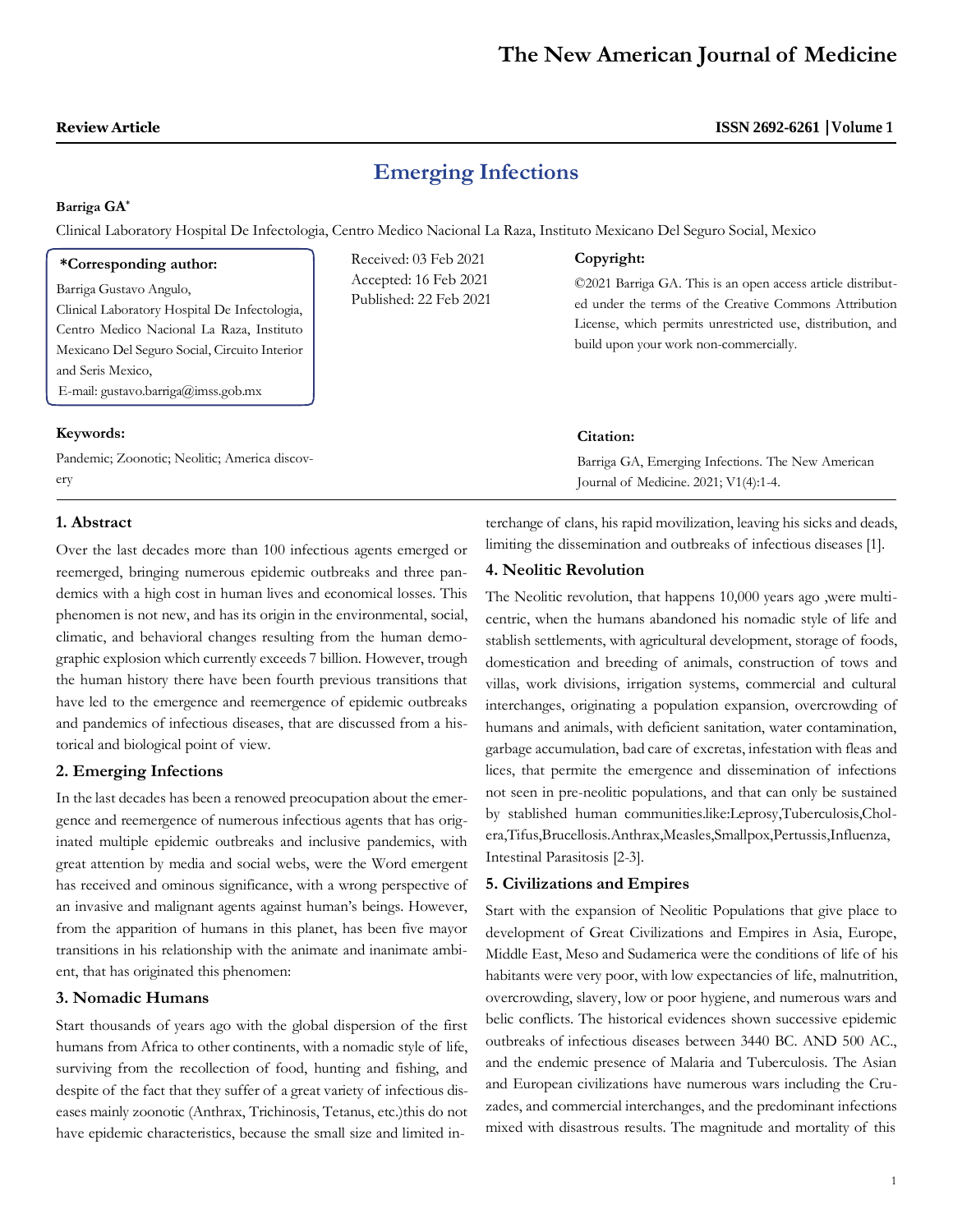earlier epidemic outbreaks are difficult to imagine, the Medicine of that time were was very deficient, and the origin of diseases were explained religiousmently, Measles, Smallpox, Dysentery, Tifus, Black Plague were the most predominant and frequent infections, and contributed to the fall and decadence of the most of civilizations and were associated to the loss of more than half of his populations. The first register of epidemic Smallpox is traced to the year 1350 BC., During the Hititian War. The Roman Empire was devastated during the Antonin Plagues (165-180 BC\_) and during the Cruzades. Black

Plague ravaged in numerous occasions

(397BC.) with the loss of near of 70% of his populations. After this transition, the populations of Asia and Europe come to harmonize genetically and culturally, and the epidemic outbreaks of infections come to be endemic and recurrent, with the exception of the disaster of Black Plague in middle of XIV Century that marks of the final period of this epoque. In the (Table 1), we show the principal documented epidemics of this time, places and his contribuiting factors [4-7] (Table 1).

| <b>OUTBREAK</b>          | <b>DATE</b>   | <b>ETIOLOGY</b>               | <b>LOCATION</b>                           | <b>MOTIVE</b>                     | <b>COMMENTARY</b>                  |
|--------------------------|---------------|-------------------------------|-------------------------------------------|-----------------------------------|------------------------------------|
| Egyptian plagues         | 3440 B.C.     | Miasis, Anthrax,<br>Tularemia | <b>Actual Cairo</b><br>Santorini Eruption |                                   | Ramses II Reign                    |
| Mursili plague           | 1321-1295B.C. | Tularemia                     | Irak, Egypt. Siria-Hitita<br>Egyptian War |                                   | Death of two Hitita Emperors       |
| Ashgood plague           | $1190 B.C. -$ | <b>Black Plague</b>           | <b>Actual Palestin</b>                    | Filistean-Isreali War             | Refered in the Old Testament       |
| Atenas plague            | $430.B.C.-$   | Typhoid Fever                 | Pelopones War<br>Athens- Greece           |                                   | ADN of S.typhi in human<br>remains |
| Siracus plague           | 397 B.C       | <b>Black Plague</b>           | Italy-Cartago                             | Greek War                         | Cartagines army                    |
| Cipriano Plagues         | 270-331.B.C   | Smallpox                      | Roman Empire                              | Return of roman<br>legions        | Three roman emperors die           |
| <b>Antoninos Plagues</b> | 180-165 B.C   | Smallpox                      | Roman Empire                              | <b>Return of Roman</b><br>Legions |                                    |
| Justiniano Plague        | 541-542.A.C   | <b>Black Plague</b>           | Roman Empire, Central<br>Asia             | Return of Roman<br>Legions        |                                    |
| <b>Emmaus Plague</b>     | 639 A.C       | <b>Black Plague</b>           | Emmaus: Actual Palestine                  | <b>Muslim Occupation</b>          |                                    |
| <b>Black Plague</b>      | 1347-1350 A.C | <b>Black Plague</b>           | Europe                                    | <b>Maritimus Commerce</b>         |                                    |

| Table 1: Epidemic Outbreaks in Civilizations and Empires |  |  |  |
|----------------------------------------------------------|--|--|--|
|----------------------------------------------------------|--|--|--|

#### **6. The Encounter of Two Worlds**

The discovery of America in 1492 and his European colonization give place to one of the most biggest catastrophic periods of human lethality in the history, specifically epidemic outbreaks of infectious diseases for those American natives has not immunity, this tradegy extends for more than four centuries and goes to other populations of the Pacific Islands, Asia and Africa in the subsequent European colonizations of this regions, from 1521 to 1610,were observed 50 mayor infectious diseases outbreaks, the magnitude and precise characteristics of this catastrophe is debatable, the estimate total population of the American Continent previously this encounter was 100 million,150 years after has been decimated between 75-95%. In Mexico the year of arrival of Spaniards (1519), the total population were between 15-30 million, in 1600 only survive 2 million. The Smallpox and Measles contribuiting to the fall of Aztec Capital, in the siege of Spaniards, and between May and August of 1521, dying more than 100,000 of his habitants, in the same year, Smallpox arrived to Peru reducing his population in more than 80%. After that, the

American Populations suffer from successive epidemic outbreaks of Measles (1531,1533,1557,1562), tifus (1545,1546), Smallpox (1521,1525,1538,1584), Influenza (1558)., Chickenpox and Scarlet Fever (1585-1596). In 1545 and 1576, two epidemics of Haemorrhagic Fevers not associated with the Europeans, and favoured by severe droughts and slavery conditions of the native americans populations by the Spaniards, contributes with additional mortality [8-10].

#### **7. Demographic Explosion**

In the beginning of the 7th decade of the past century, the development and success in the use of diverse antimicrobial agents and vaccines, the general improvement in hygiene and nutrition standards, increase of life expectation, lower infantile mortality, in the mundial population, make think to some ones, that Infectious Diseases were a past thinks, However, from 1970 to 2020,more than 100 new infectious agents emerged or reemerged, given origin to numerous epidemic outbreaks of great morbidity and mortality, and three pandemics, mostly of viral and zoonotic origin, with huge economic impacts (Table 2). The explanation of this phenomen is complex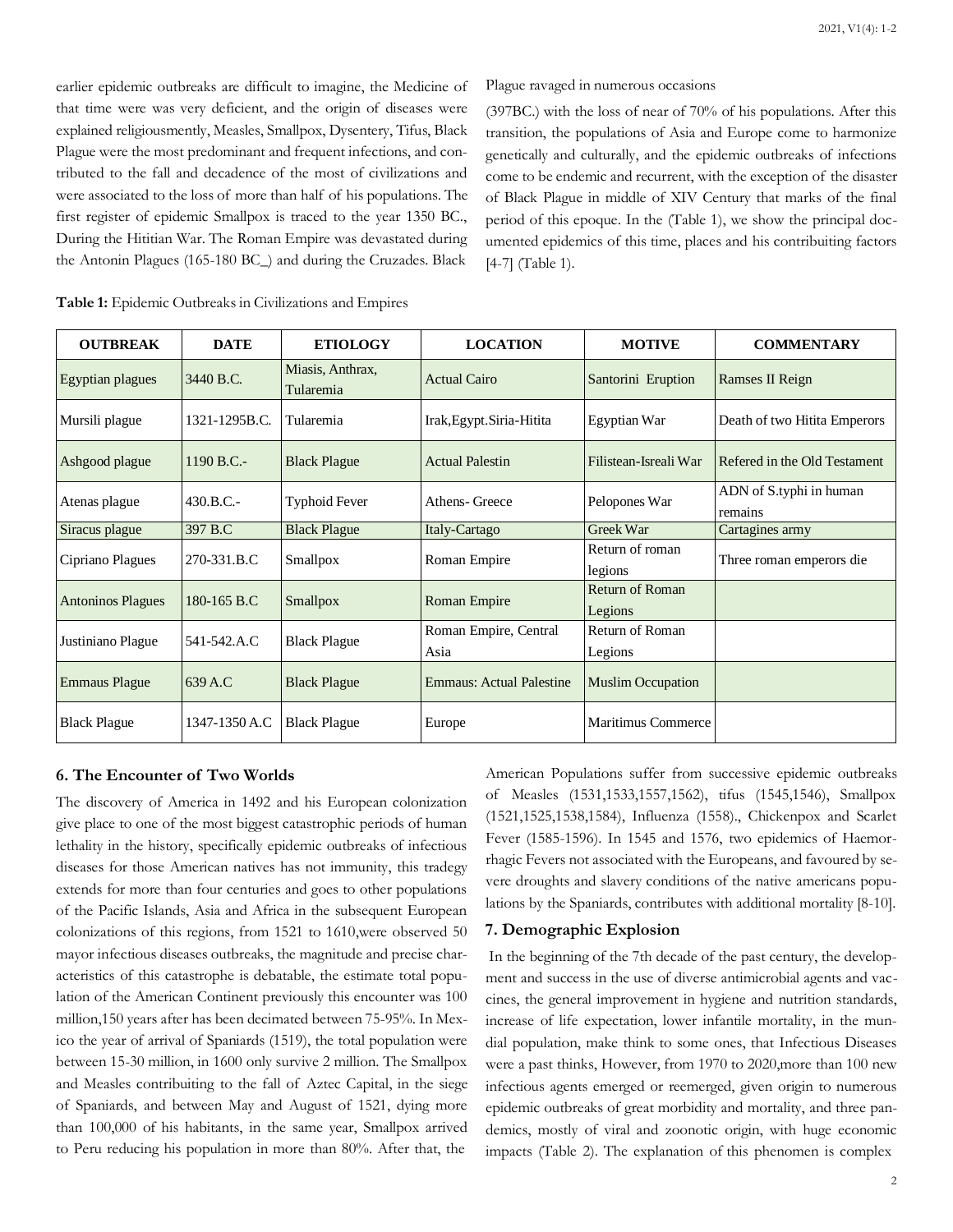and diverse and fundamentally lies in the exponential growth of the human population, greater than 7 billion, 56% of them living in urban areas, 50% of the Woods, Jungles and Forests, has been lost, by the intensification of agriculture, fires, breeding of animals, housing, with reduction of natural animal habitats, severe contamination of air and water, extreme weather conditions, global warming, that has favoured the geographic expansion of reservoirs and vectors of infectious agents. The global commercialization of foods with four companies monopolizing 90% of his production, storage and mundial distribution has given place to numerous outbreaks of

**Table 2:** Emerging Infections 1970-2021.

gastroenteritis with high mortality and cost and the presence in humans of prions by consume of contaminated cattle meat. The legal or illegal consume of meat of wild animals, the use of animals for diverse purposes like pets, in circus, amusement parks. research, zoos, industry, that implies his hunter, management and sacrifice with contact with his blood, corporal fluids, secretions, tissues, has been determinant factors in the Marburg and Ebola viruses, Avian Influenza (H5N1), monkeypox, avian and porcin viruses (H1N2, H7N2, H7N3, H9N2, H3N2v, H7N9) outbreaks, AIDS, Influenza H1N1 and the COVID-19 Pandemias [17-31] (Table 2).

|           | <b>VIRUSES</b>                                                                                                                                                             | <b>BACTERIA</b>                                                               | <b>PROTOZOA</b>                 | <b>HELMINTHIS</b>   | <b>OTHERS</b>               |
|-----------|----------------------------------------------------------------------------------------------------------------------------------------------------------------------------|-------------------------------------------------------------------------------|---------------------------------|---------------------|-----------------------------|
| 1970-1978 | Monkeypox, Simian foamy,<br>Norovirus, Hepatitis A, Rotavirus,<br>Astrovirus, Parvovirus B-19, Flexal,<br>Sapovirus, Marburg, Hepatitis Delta,<br>Ebola, Hantavirus.       | Legionella<br>pneumophilia<br>Clostridiodes difficile<br>Campylobacter jejuni | Cryptosporidium sp              |                     |                             |
|           | Lymphotropic I, II                                                                                                                                                         | Helicobacter pylori                                                           | Enterocytozoon<br>Intestinalis  |                     |                             |
| 1980-1989 | AIDS-1,2; Human papiloma, Herpes<br>6,7; Hepatitis C, Guanarito, Influenza Borrellia burgdoferi<br>A H1N2, Torovirus Kasobera, Banna                                       |                                                                               | Pleisthopera sp                 |                     |                             |
|           |                                                                                                                                                                            | Escherichia coli 0157-<br>H47<br>Ehrlichia chaffensis                         |                                 |                     |                             |
|           |                                                                                                                                                                            |                                                                               | Encephalitozoom                 | Bronchiola          | Spongiform                  |
| 1990-1999 | Sabia, Oliveros, No name virus,<br>Lymphotropic III, Herpes 8, Arroyo<br>White-water, Hendra, Influenza<br>H7N7, H5N1, H9N2, Pirital, Nipah,<br>Torquenavirus, Hepatitis E | Ehrlichia ewingii                                                             | Intestinalis<br>Pleistophora sp | vesicularum         | Encephalophaty              |
| 2000-2010 | Human metapneumovirus, Influenza<br>H7N3, H1N1, H5N2v Dhori, Lujo,<br>Heartland, Bocavirus, Kokoba,<br>Chapare, Lymphotropic IV, SARS-<br>COV                              | Capnocythopaga<br>canimorsus<br>Ehrlichia muris                               |                                 | Gymophalloides seoi | Creutzfeld Jakob<br>Disease |
| 2011-2020 | Influenza H3N2v, AH7N9, Mers-<br>Cov, SARS-Cov-2, SARS-Cov-2-<br>NUi 202101/01, Trubanam,<br>Gan gan                                                                       | Escherichia coli 0104<br><b>H4</b>                                            |                                 |                     | Candida auris               |

Undoubtedly the emergence and reemergence of infectious diseases for the human race continues to be a continue challenge, if all the determinant factors are not resolved. However, like we see in this revision this transitions have been continuously given in the human history. We must look for a interdepend system and ecologically sustainable form of living in the earth, the humans and microorganisms are not in war, we must have a relationship suspended in a evolutionary necessity.